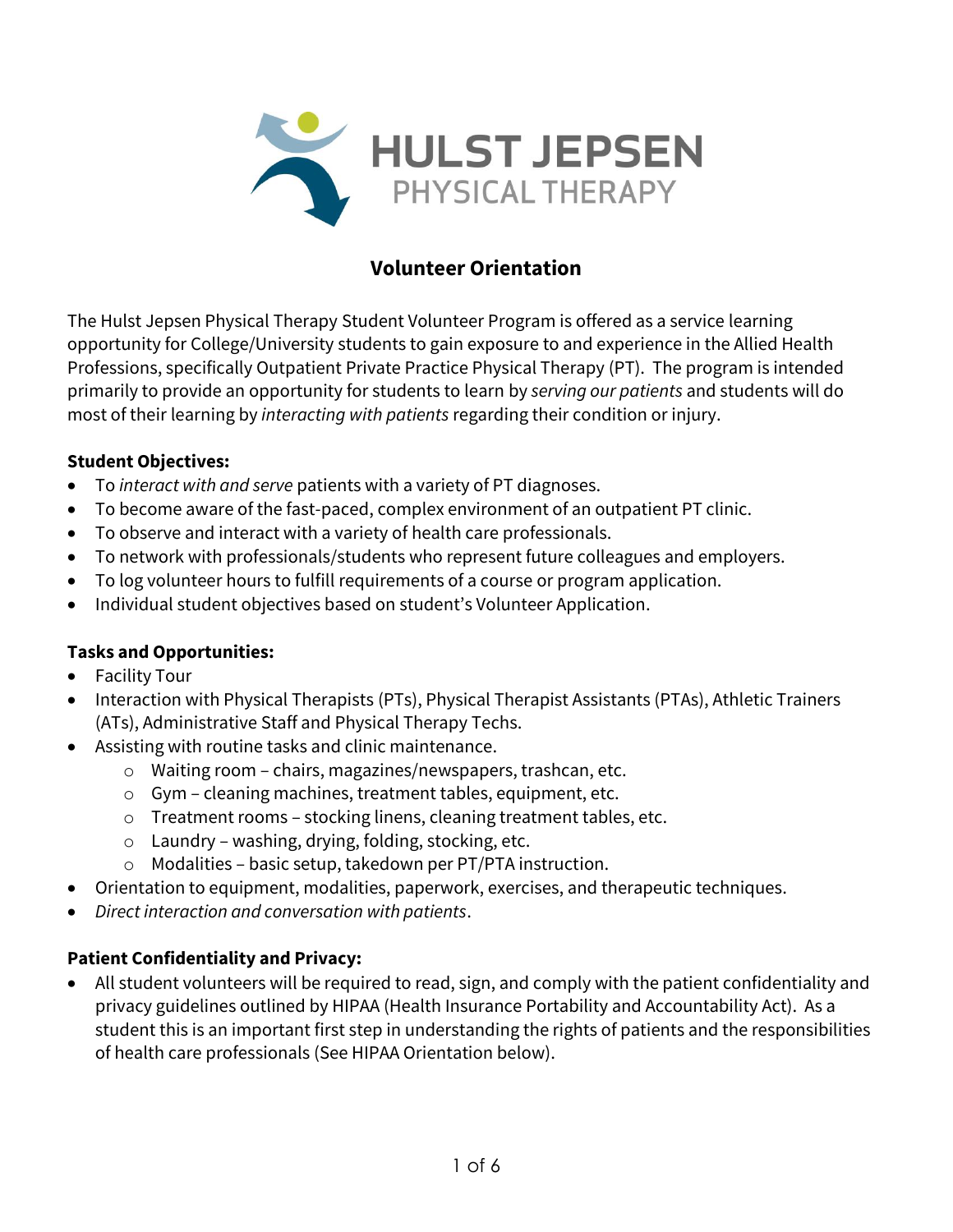### **HJPT Professional Expectations**

Remember, you are representing not only *yourself*, but also your *school* and future *profession*, as well as *Hulst Jepsen Physical Therapy*.

Participants will be expected to demonstrate the following during all interactions with staff, patients, and fellow volunteers:

- **Professional Behavior** Have fun, but demonstrate respect.
	- o Focus on the patient, not yourself
	- o Please limit personal conversations
	- o Avoid congregating around charting station in the gym
	- o No cell phones, text messaging, emails, etc.
	- o Volunteers are here to learn, serve patients, and help the clinic run smoothly.
	- o You are likely to interact with other students, who you may see outside the clinic, but are expected to abide by HIPAA Guidelines in these interactions as well.
- **Professional Language** Use patient's name first, diagnosis last.
	- $\circ$  Person-First: "Mary, who had shoulder surgery" vs. "she's a rotator cuff repair"
	- o No swearing, cursing, inappropriate joking
	- $\circ$  Be careful not to overstep your knowledge/abilities when talking to patients about their conditions; defer to PT/staff if patients have questions.
- **Professional Attire** Dress to impress given the environment.
	- o *Business Casual* khakis, slacks, button-up shirt, polo, or other "nice" shirt, appropriate length skirts and blouses, clean dress or tennis shoes, etc.
		- **NO** jeans, shorts, short skirts, low-cut tops, t-shirts, open-toed shoes, etc.
			- Nice, clean jeans allowed on Saturdays and occasional "Casual Days" specified by clinic.
		- Please avoid perfume, cologne, or heavily scented lotions.
- **Professional Initiative** Be proactive *within* your scope, which is limited.
	- o Be proactive in assisting staff and patients
		- "Is there anything I can do to help?"
	- o Initiate conversations with patients: introduce yourself and ask permission.
		- "Hi, my name is \_\_\_\_\_\_! I am a student at \_\_\_\_\_\_. Do you mind if I observe and ask a few questions?"
	- $\circ$  Initiate conversations with patients unless it becomes clear that they do not want to be involved in conversation or talk about their condition/injury.
	- o Patients should be instructed by staff primarily, not by volunteers, unless otherwise given permission.

### • **Keeping Record of Volunteer Hours**

- o Keep an accurate record of the hours you volunteer each week on a Hulst Jepsen Physical Therapy Volunteer Time Record Card (last page of this packet)
- $\circ$  The manager of the location you volunteer at will sign off on this card every two weeks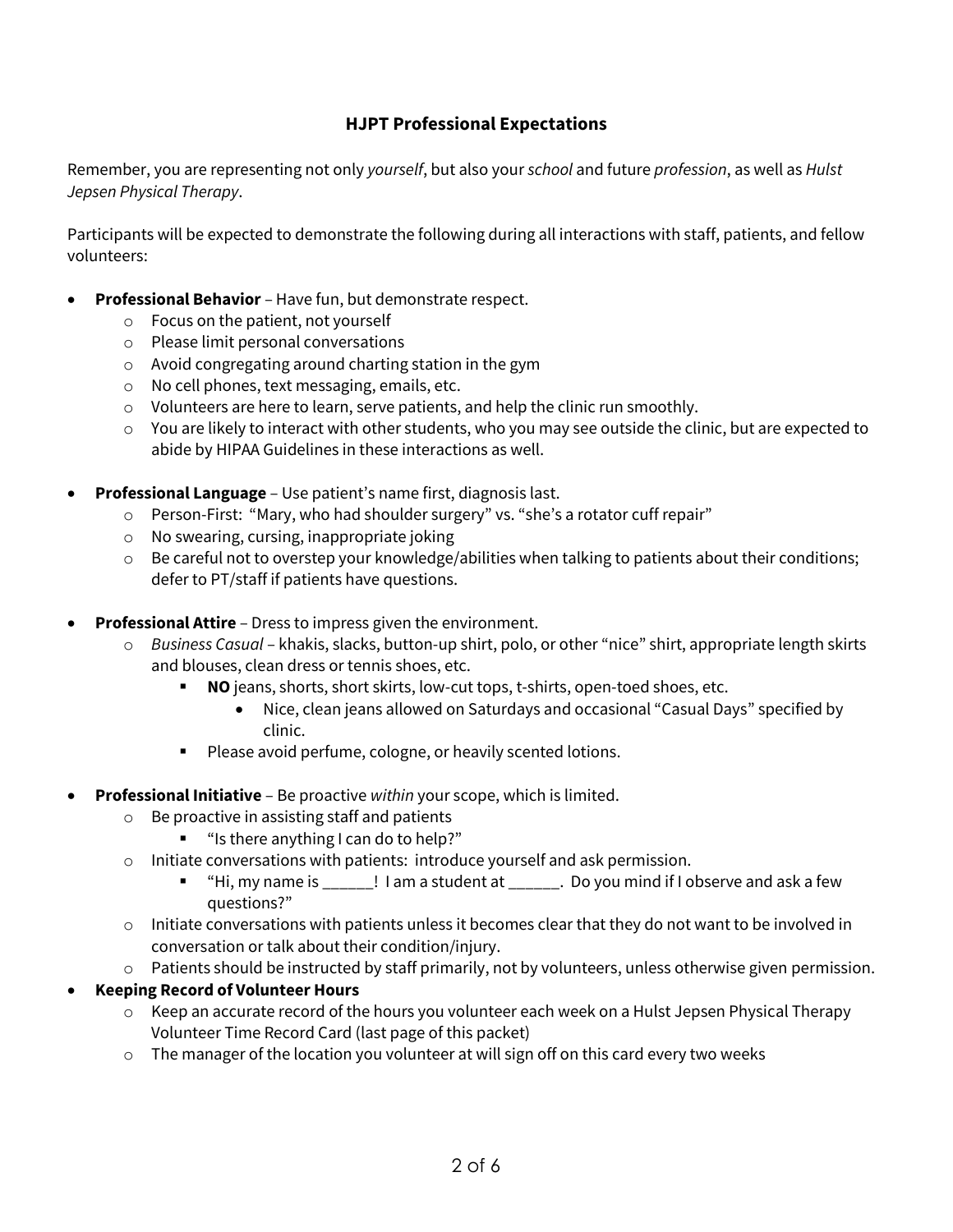## **HIPAA Orientation**

During your volunteer experience, you may be exposed to confidential information, including patient information. This information should:

- Only be accessed by employees or contracted personnel when the information is needed to perform health care operations.
- Be protected to the extent possible.
- Remain confidential upon completing the shadowing experience.

Students and employees alike have a legal and ethical responsibility to foster and maintain the privacy and respect of each patient at Hulst Jepsen Physical Therapy, Inc.

#### **Background:**

- HIPAA stands for the **Health Insurance Portability & Accountability Act** of 1996.
- It was created to protect individuals' medical records and other personal health information at a national standard.
- Today with information broadly being held and transmitted electronically, the Privacy and Security Rules under HIPAA provide national standards regarding the protection of personal health information.
- HIPAA applies to any organization that routinely handles protected health information (PHI) in any capacity, such as a hospital, physician practice, lab, etc. This includes the entity where the student will be spending time. Achieve Physical Therapy & Sports Rehab, LLC require its staff, both clinical and non-clinical, volunteers, students and visitors to keep health information confidential.

#### **What areas are affected?**

- Any and all areas that deal with PHI
- Could include areas in which one might not directly care for patients
- Includes testing results, research, and billing records that contain health information
- Students, trainees, volunteers and other persons who have access to PHI are affected
- Includes what you store on computers, desks, files, off-site storage, disks, etc.
- Affects what you say, to whom it is said, and what information you are providing.

### **What is Protected Health Information (PHI)?**

- Any health information that identifies an individual
	- Names
	- Geographic designations smaller than a State
	- Dates relating to the individual
	- Telephone numbers
	- Fax numbers
	- E-mail address
	- Social Security number
	- Medical record numbers
	- Health plan beneficiary numbers
	- Account numbers
	- Certificate/license numbers
	- Vehicle identifiers, including license plates
	- Device identifiers
	- Universal resource locators (URLs)
	- Internet protocol (IP) address numbers
	- Biometric identifiers finger & voice prints
	- Full face photographic images & comparable images
	- Any other unique identifying number, characteristic, or code.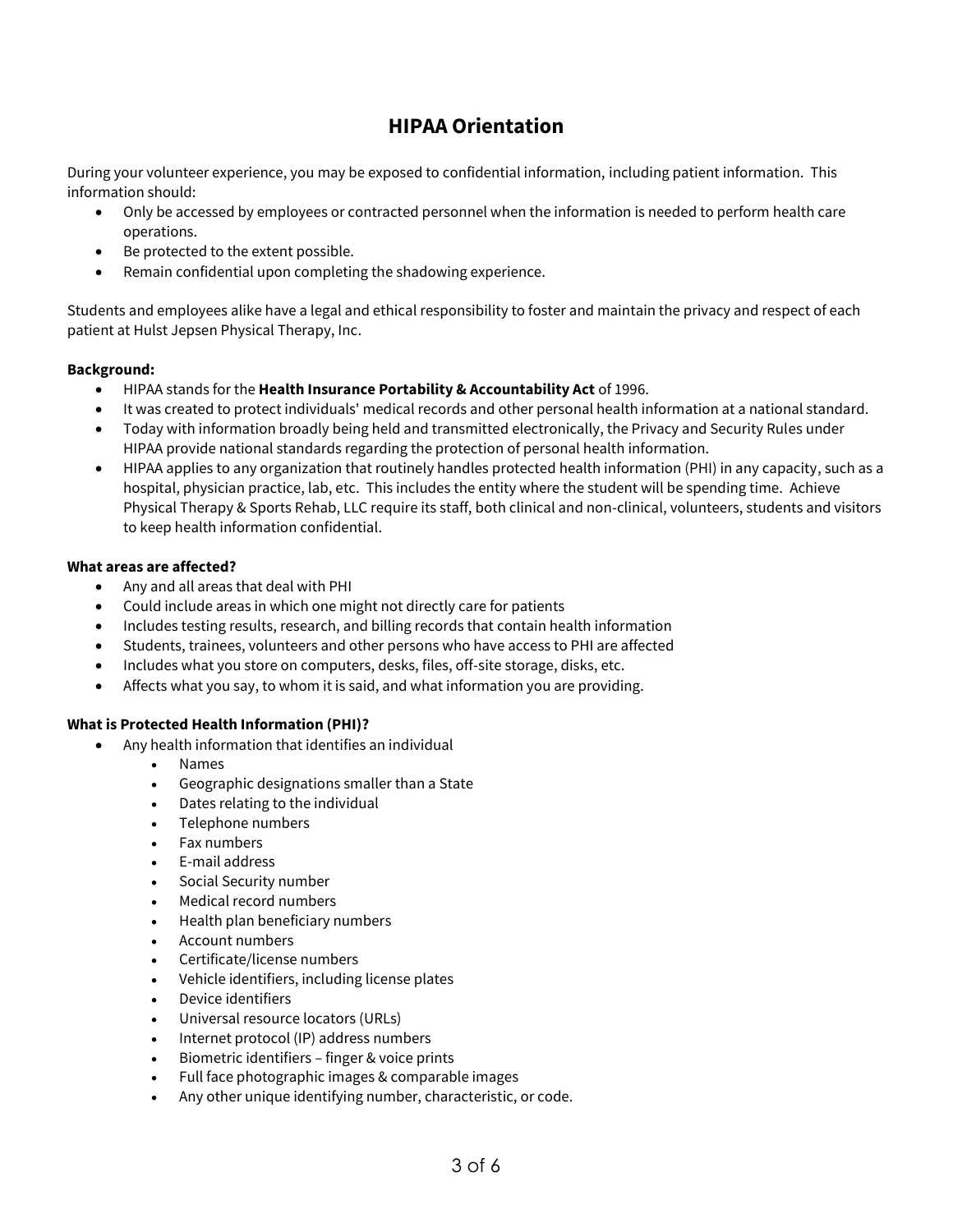- PHI can be in any form including:
	- printed
	- electronic
	- oral communication
- It includes information that:
	- **\*** is collected from an individual
	- is created or received by a covered entity
	- relates to the past, present, or future physical or mental health condition of an individual
	- relates to the provision of health care to an individual
	- relates to the past, present, or future payment for the provision of health care to an individual
	- identifies an individual

### **What are the Minimum Necessary Requirements?**

- HIPAA requires that you take reasonable steps to limit the use, disclosure of, and requests for PHI to the *minimum necessary* in order to accomplish the intended purpose.
- What PHI is *reasonably* necessary is determined on a case by case basis by individual covered entities.
- This does not apply to disclosures for treatment purposes, but to payment, health care operations and research.

### **What happens if you violate the Privacy Rule?**

- Civil penalties (\$100 per violation per person, up to a limit of \$25,000 for violating each identical requirement or prohibition)
- Criminal penalties:
	- Knowing release of PHI = up to 1 year jail sentence & \$50,000 fine
	- Access to PHI under false pretenses = up to 5 year jail sentence & \$100,000 fine
	- Releasing PHI with intent to sell, transfer or use for commercial advantage= up to 10 year jail sentence & \$250,000 fine

### **What are my responsibilities?**

- To *not* disclose any protected health information. This includes any written, verbal or electronic information I may have directly or indirectly received or overheard.
- When coming in contact with a patient, introduce myself as a **"Volunteer"** if I am not introduced by my supervisor.
- To *not* misrepresent myself as a health care provider who will be assisting in a patient's care
- To *not* misrepresent myself as a medical student or resident
- To wear a name tag or badge identifying myself as a **"Volunteer"**
- To respect the patients' privacy
- To *not* copy, download or access any protected health information
- I agree that my responsibility to keep this information confidential extends beyond my volunteer experience and continues indefinitely.

### **By signing the Volunteer Application form at the end of this Volunteer Orientation packet, you are agreeing to abide by the HIPAA Guidelines detailed above.**

**Please keep the first four pages of this Volunteer Orientation packet for your reference.**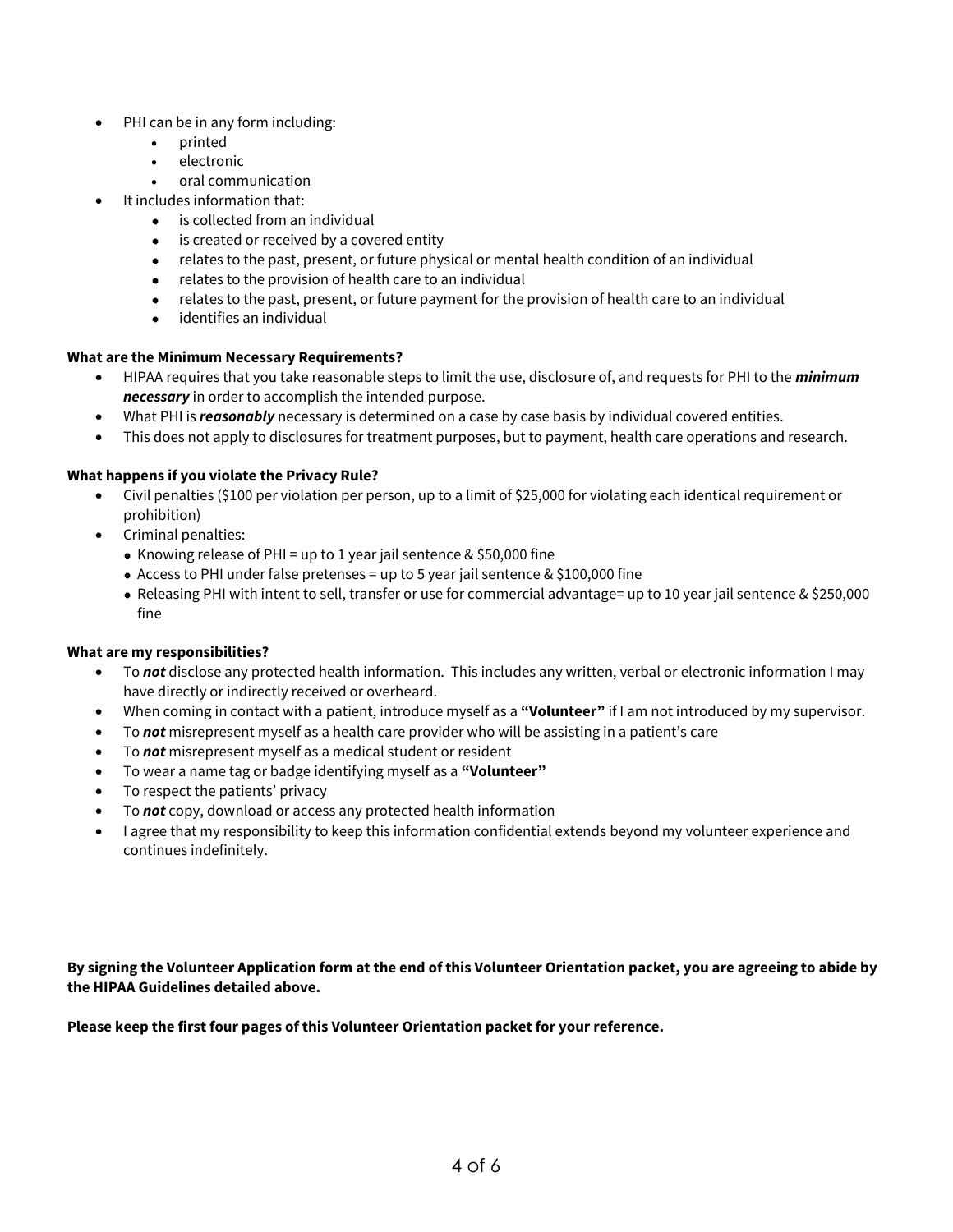#### **HJPT Volunteer Application**

|                                         |  |                                                           | Phone: __________________________ |        |        |                                                                                                                                                                                                                                |
|-----------------------------------------|--|-----------------------------------------------------------|-----------------------------------|--------|--------|--------------------------------------------------------------------------------------------------------------------------------------------------------------------------------------------------------------------------------|
|                                         |  |                                                           |                                   |        |        |                                                                                                                                                                                                                                |
| <b>Emergency Contact Info:</b>          |  |                                                           |                                   |        |        | Phone: _________________________                                                                                                                                                                                               |
| Grade Level (select one): Freshman      |  | Sophomore                                                 |                                   | Junior | Senior |                                                                                                                                                                                                                                |
|                                         |  | Graduate Program Interest: ______________________________ |                                   |        |        | GPA: the contract of the contract of the contract of the contract of the contract of the contract of the contract of the contract of the contract of the contract of the contract of the contract of the contract of the contr |
| How did you hear about Hulst Jepsen PT? |  |                                                           |                                   |        |        |                                                                                                                                                                                                                                |

**Availability** (please indicate the time frame that you are available):

### **When are you hoping to START volunteering with us? \_\_\_\_\_\_\_\_\_\_\_\_\_\_\_\_\_\_\_\_\_\_\_\_\_\_\_\_\_\_\_\_\_\_\_\_\_\_\_\_\_\_\_\_**

|           | Monday | Tuesday | Wednesday | Thursday | Friday |
|-----------|--------|---------|-----------|----------|--------|
| AM        |        |         |           |          |        |
| <b>PM</b> |        |         |           |          |        |

#### **Clinics you would be willing to volunteer at:** (select all that apply)

| <b>Byron Center</b>  | <b>Grand Rapids City</b> | Kentwood |
|----------------------|--------------------------|----------|
| Caledonia            | <b>Grand Rapids NE</b>   | Lowell   |
| Cascade              | <b>Grand Rapids NW</b>   | Rockford |
| <b>Cedar Springs</b> | Grandville               | Standale |
| East Grand Rapids    | Greenville               | Wyoming  |
| Gaines Township      | Hudsonville              | Zeeland  |
| <b>Grand Haven</b>   | Jenison                  |          |

#### **Student Objectives** (be creative and specific)**:**

| <b>.</b>                  |  |
|---------------------------|--|
| $\Omega$<br>$\mathcal{L}$ |  |
| 3.                        |  |
| 4.1                       |  |
| 5.)                       |  |

#### **HIPAA (Healthcare Insurance Portability & Accountability Act):**

Please read the HIPAA Orientation portion of the Student Volunteer Orientation for details related to patient confidentiality and privacy.